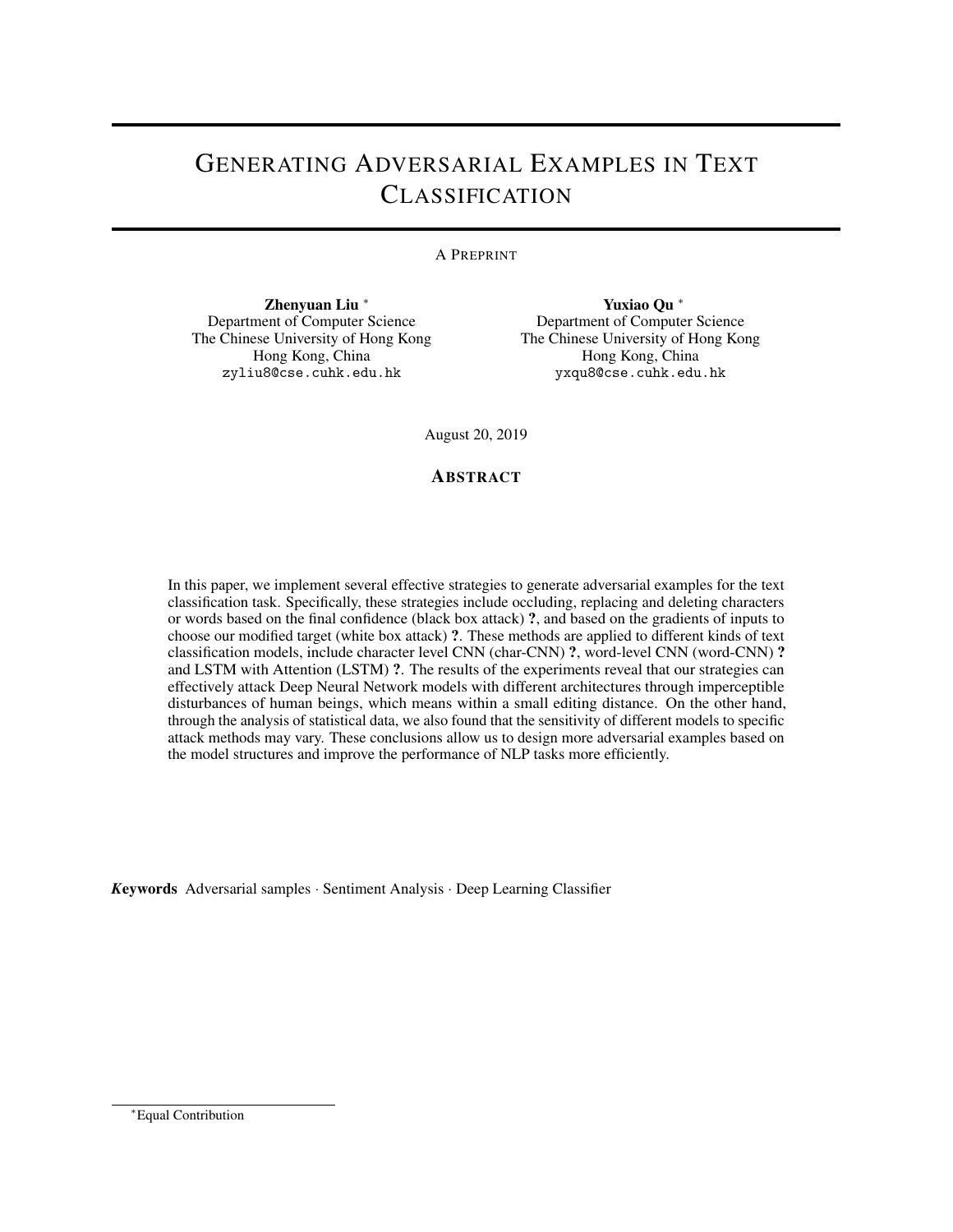# 1 Introduction

Deep learning has achieved remarkable results in the field of Natural Language Processing (NLP). The emergence of Convolutional Neural Network (CNN) and Recurrent Neural Network (RNN) has greatly improved the efficiency of a series of NLP tasks such as sentiment analysis, machine translation, and question answering systems. Recent studies have shown that by generating a series of adversarial samples, which can cause a well-trained model to misclassify ?. As we can see from the following example, after deleting four letters of the original sentence, we can flip the prediction of the classifier.



This technology can greatly accelerate the training of a model and reduce the security risks in applications that are based on natural language processing.

However, compared to the feature of picture or audio, the text data is discrete ?, which means that even a small disturbance can change the meaning of the sentence, or make it lose its meaning. Therefore, the core of generating corresponding adversarial samples for NLP tasks is keeping the original meaning as much as possible while fooling the model.

In this paper, we generate an adversarial sample by following these steps:

| <b>Step 1:</b> select the modified positing, and implement different "score function" to |
|------------------------------------------------------------------------------------------|
| evaluate the importance of a letter or a word to the whole sentence, then                |
| select the most important one as the current modification object.                        |
| Step 2: Execute the modification strategy: modify the object selected in step one        |
| by occlusion or deletion.                                                                |
| <b>Step 3:</b> Repeat steps one and two until the model makes an incorrect prediction,   |
| or attack fails when exceeds the maximum edit distance.                                  |
|                                                                                          |

Without loss of generality, in this paper, we selected three models in text analysis, Char-CNN, Word-CNN, and Bi-LSTM as our targets. Experiments have confirmed that our attack strategies can effectively attack different models at the character level and word level within a limited edit distance, guide it to make misclassifications. Also, the experimental results show that the effect of the attack is affected by the model structure and the initial prediction probability. In addition to reveal the vulnerability of the Deep Neural Network (DNN) models to the adversarial samples, these conclusions also shed the light of training DNN models more efficiently and more specifically

# 2 Related Work

# 2.1 Convolutional Neural Network

Convolutional Neural Network (CNN) ? is a type of neural network in which convolution layers are included. Convolution layers are intended to find the connectivity feature of the input text. Empirical study reveals that convolutional layers are effective to extract features of the input. Max Pooling layers can be appended at the end of each convolution layer to improve the robustness of the model.

CNN is one of the state-of-the-art models among nowadays text classification models. It can be applied on both character level or word level with word embedding layers involved.

# 2.2 Long Short-term Memory Network

Long Short-term memory network (LSTM) ? is a variation of Recurrent Neural Network. The neurons of the network will be recurrently used for an input sequence. The behavior enables the models to extract and gather sequential information of the input.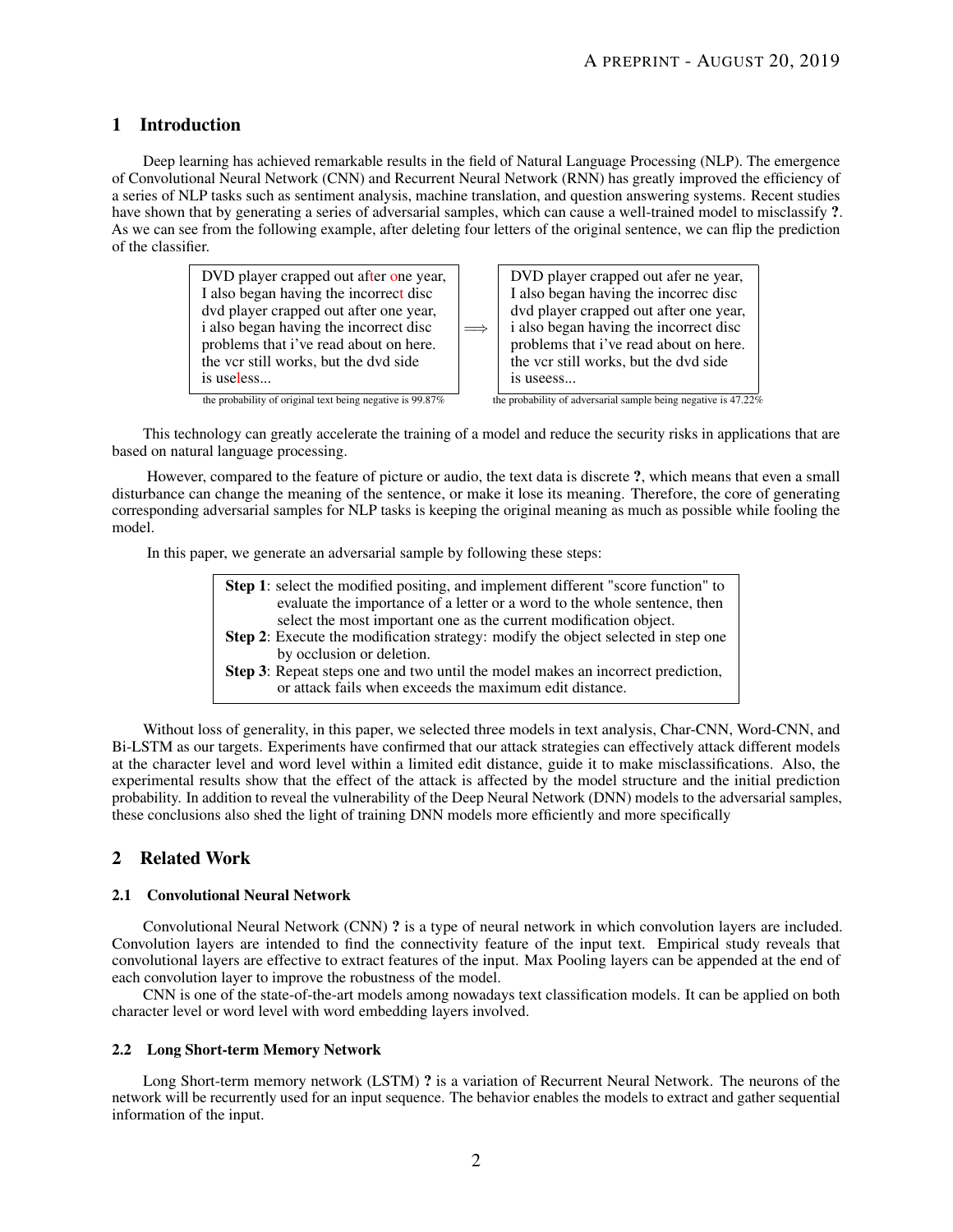### 2.3 Attention

In the normal LSTM model, input sentences are encoded into fixed-length context vectors. However, a key and obvious disadvantage of this kind of fixed-length context vector design are that the system cannot remember long sequences. As the length of the sequence increases, the correlation between the output and the early stage of the sequence becomes weak, resulting in the model unable to summarize all the information contained in the long sequence. The attention mechanism was born to solve this problem ?. The core idea of the attention mechanism is not only using the final state of each as the input of the next layer but to making use of every RNN unit to construct a vector containing all context information.

### 2.4 Word Embedding

If an NLP model processes input text from word level, then before processing input texts, words in the text need to be transformed into a series of vectors as tokens. This transformation step is finished by word embedding models so that each word in the text corpus is represented by a unique vector. ?

### 2.5 Black-box attack

Our summer research concentrates on current black-box attack strategies. In black-box attacks, it is assumed that the attacker does not have any information about the inner structure of the model to be attacked including the gradient, parameters, and hyperparameter. The only information accessible to the attacker is the probability of different classes after the input is fed.

The black-box attack is a practical setting since nowadays most of the machine learning models are deployed on the server, receiving the inputs from clients and returning predictions. All the parameters and gradients are hidden to the users, making a white-box attack that requires gradients of the input, becomes an impossible task.

Therefore, in the black-box scenario, we implemented several attack strategies that only depend on the output of the model, to generate adversarial input sequences out of the current input sequence while controlling the difference within an imperceptible range.

To conduct black-box attacks and generate an imperceivable adversarial sequence, our method consists of two steps, respectively are,

- First step: Choose a token to attack
- Second step: Choose an approach to modify the token

# 3 Score Function

Since we are intended to craft an adversarial sequence that can 'fool' the NLP model but not human, we cannot make to many modifications on the input. Hence, we have to select the most significant tokens to attack. To measure the significance of each token in the input sequences. We need to use a scoring function to calculate the significance of the tokens. In our experiment, we use four different kinds of scoring functions proposed by Gao et al ?. and a new scoring function proposed by us.

#### 3.1 Delete-1 Score

One of the most straightforward ways of measuring the significance for each token is calculating the probability decrease after the token is deleted. Hence we have the formula for the significance of token at position  $i$  using the delete-1 scoring function:

$$
DIS(x_i) = F(x_1, x_2, \dots, x_{i-1}, x_i, \dots, x_n) - F(x_1, x_2, \dots, x_{i-1}, x_{i+1}, \dots, x_n)
$$

### 3.2 Temporal Head Score

RNN models will retain the sequential information of the input sequences, hence the scoring function should reflect these features. Therefore the Temporal Head function is defined as the difference in probability after the model read the i th and  $i - 1$ th token, which can sequentially measure the significance. The mathematical definition of Temporal Head Score (THS) is defined as: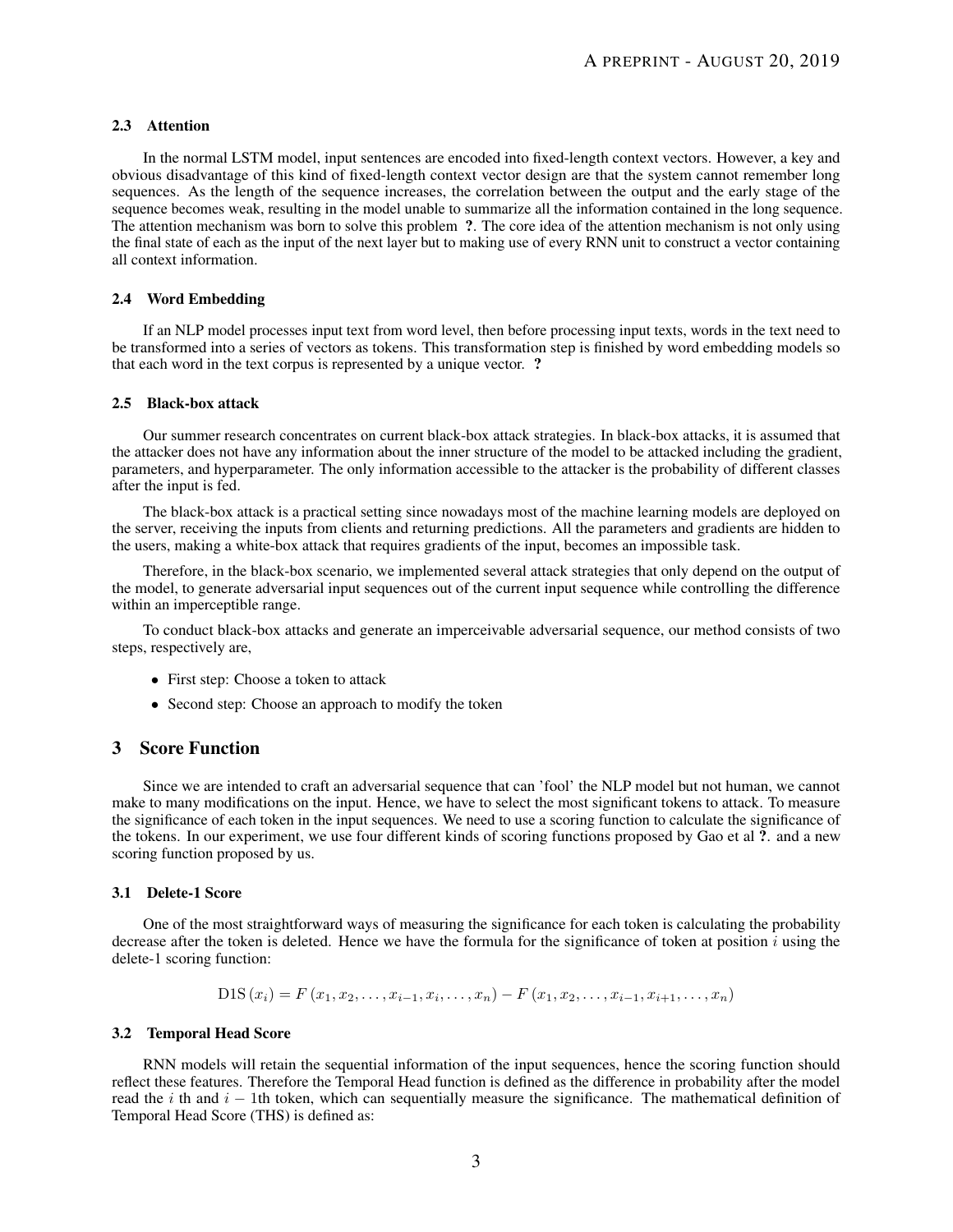$$
THS(x_i) = F(x_1, x_2, \dots, x_{i-1}, x_i, \dots, x_n) - F(x_1, x_2, \dots, x_{i-1}, x_{i+1}, \dots, x_n)
$$

#### 3.3 Temporal Tail Score

Some variations of RNN models such as Bidirectional LSTM models read the input sequence in both directions, but the Temporal Head function only measures the significance from beginning to end. Hence as the counterpart of the Temporal Head function, the Temporal Tail function is introduced. It is defined as the difference in probability between the two trailing parts of the sequence. Then, the mathematical definition of Temporal Head Score (TTS) is defined as:

TTS 
$$
(x_i)
$$
 = F  $(x_1, x_2, ..., x_{i-1}, x_i, ..., x_n)$  - F  $(x_1, x_2, ..., x_{i-1}, x_{i+1}, ..., x_n)$ 

#### 3.4 Combined Score

Both Temporal Head and Tail consider sequential information in only one direction, hence we can combine the result of them to obtain the significance considering the whole surrounding context. The Combine Score (CS) function is defined as below with  $\lambda$  as a hyperparameter:

$$
CS(x_i) = THIS(x_i) + \lambda TTS(x_i)
$$

#### 3.5 Delete-m Score

One of the disadvantages of the delete-1 function is that it only considers the token whose significance to be measured, but the context information is lost. Therefore, we generalize the delete-1 scoring function to delete-m score, which will remove m consecutive tokens starting from the token whose significance to be measured. The delete-m scoring function is defined as below, with  $m$  as a hyperparameter:

$$
DMS(x_i) = F(x_1, x_2, \dots, x_{i-1}, x_i, \dots, x_n) - F(x_1, x_2, \dots, x_{i-1}, x_{i+m-1}, \dots, x_n)
$$

# 4 Modification Function

After selecting the character to attack, we could use different methods to modify the token, including deletion and occlusion, to create imperceivable perturbation to the input. Then we follow the procedure described in Algorithm 1 to conduct experiments, using different scoring functions and modification functions.

| Original | Occlusion           | Deletion |
|----------|---------------------|----------|
| computer | co puter            | coputer  |
| science  | sc <sub>1</sub> nce | scince   |

Table 1: Different modification functions on character-based model

Table 2: Different modification functions on word-based model

| Original                | Occlusion          |           | Deletion           |  |
|-------------------------|--------------------|-----------|--------------------|--|
| I love computer science | I computer science |           | I computer science |  |
| I am from Hong Kong     | 1 am               | Hong Kong | I am Hong Kong     |  |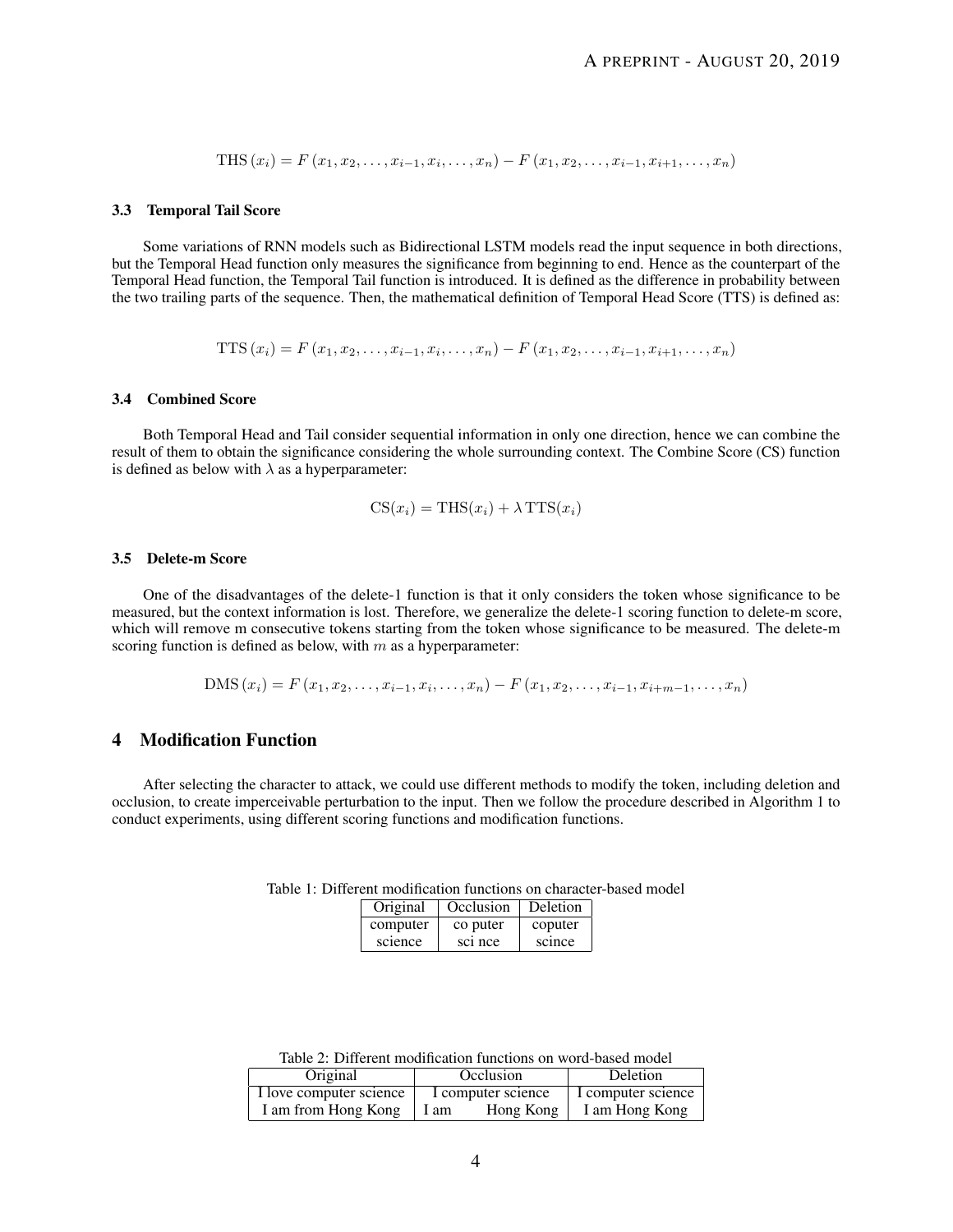Procedure *generateAdversarialExample*; **Input:** input sequence *x*, maximum edit distance  $\epsilon$ , scoring function Score, modification function Modify; Result: an adversarial example initialize *scores*; for  $i$  in 1..len(x) do  $\vert$  *scores*[*i*]  $\leftarrow$  Score $(x, x[i])$ end  $i = 1$ , *scores* = 0; **while** *The prediction not flip and cost*  $\lt \epsilon$  **do** *index*  $\leftarrow$  index of the *i*th largest value in *scores*;  $cost \leftarrow cost + Modify(x, x[index])$ end return *x*; Algorithm 1: Generate Adversarial Examples

# 5 Target Models and Datasets

We choose three models to evaluate predefined methods. The character level CNN model is 9 layers with 6 convolutional layers and 3 fully-connected layers, each layer's parameters are shown in Table 1 ?.

| Layer           | Index | <b>Feature</b> | <b>Kernel size</b> | Pool | Output |
|-----------------|-------|----------------|--------------------|------|--------|
| Convolution     |       | 256            |                    |      | 256    |
|                 |       | 256            |                    |      | 256    |
|                 |       | 256            |                    | N/A  | 256    |
|                 |       | 256            | 3                  | N/A  | 256    |
|                 |       | 256            | 3                  | N/A  | 256    |
|                 |       | 256            | 3                  | 3    | 256    |
| Fully-Connected |       | 1024           | N/A                | N/A  | 1024   |
|                 |       | 1024           | N/A                | N/A  | 1024   |
|                 |       | 1024           | N/A                | N/A  |        |

Table 3: specific structure of char-CNN model

The word-level CNN model is similar to the character level CNN model, plus an extra word embedding layer.

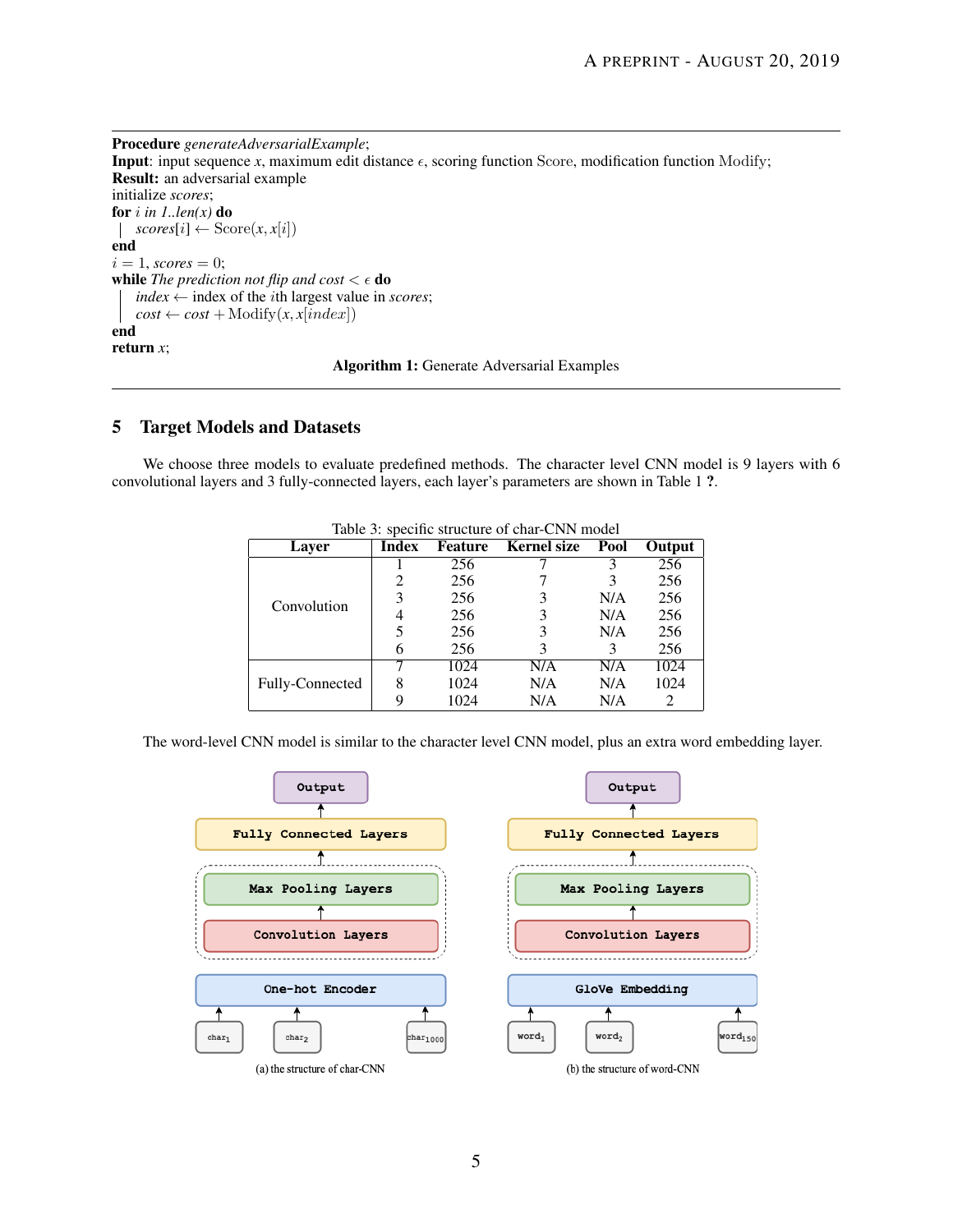The LSTM model is consists of two LSTM layers with hierarchical attention, which is slightly variant of the hierarchical LSTM model build by Zichao Yang etc. All these models are trained on Amazon Review Polarity Dataset,



where class 1 is the negative and class 2 is positive. Each class has 1,800,000 training samples and 200,000 testing samples.

# 6 Experiments

### 6.1 Baseline Methods

To evaluate our attack method, we need to compare the attacking results of our methods with another method.

### 6.1.1 Random Method

In our experiment, given that we are conducting a black-box attack, we decided to choose Random Scoring function as the baseline method, which uses no information of the structures or the outputs of the models. The random method means each time a random token of the input will be selected to be modified.

Since the random method only yields trivial results, only if a method has better performance than the baseline method, it can be considered as a successful attacking method.

## 6.1.2 Gradient Method

We also use gradient as the scoring function, which uses the inner information of the model and depends on the model implementation. The gradient method calculates the gradient of the loss function with respect to the input and chooses the token with the greatest gradient value. Although it is not a black-box method, we can still use it to evaluate other methods.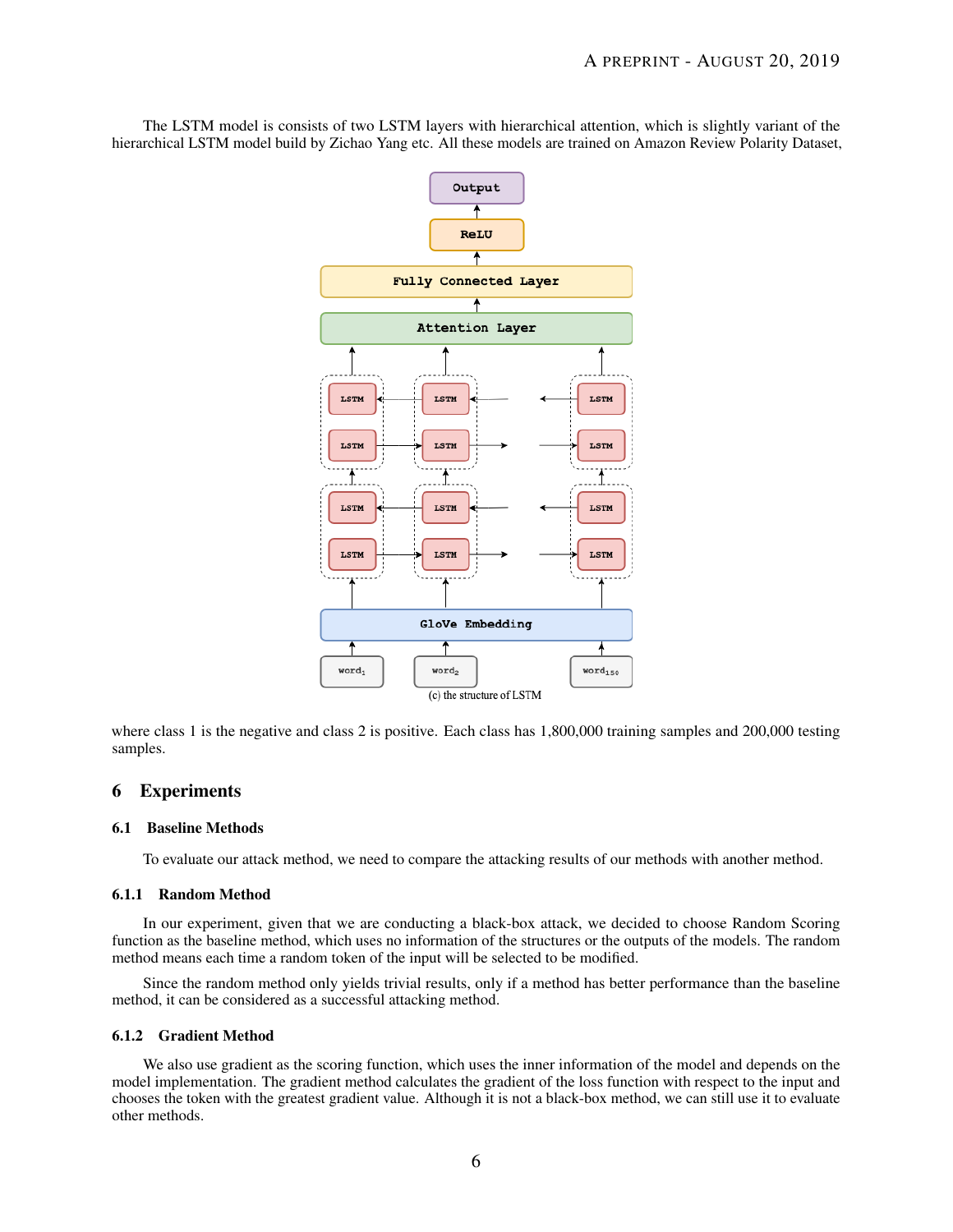### 6.2 Result of Experiments

The result of experiments reveals all the NLP models we used to have a severe decrease in accuracy under our attack when the edit distance  $\epsilon$  set to 30, even though the models reach nearly state-of-the-art performance without being attacked. The statistics of the results of the experiments are listed in Table [??](#page-6-0). All the methods we used have better results than the baseline attack method, thus all the methods successfully attack the models. To compare different methods and prove them being effective as  $\epsilon$  varies, figures of different methods of attack with  $\epsilon$  ranging from 0 to 30 are summarized in Figure 2.

The performance of the same attacking method varies among different models. Among all the scoring functions we tested, the delete-1 has the best result, which decreases the accuracy of the Char-CNN model from 90.00% down to 6.79%. In other words, around 92.46% of input sequences that can be transformed into adversarial examples with  $\epsilon = 30$ , and the model become completely untrustworthy. However, the delete-1 scoring function does not report such good results when evading Word-CNN and LSTM models, whose attacked accuracy is respectively 26.97% and 37.26%. Similarly, for other scoring functions, Temporal Head has the greatest accuracy decrease on the Word-CNN model but does not exceed the baseline method much on the Char-CNN model.

<span id="page-6-0"></span>

|                      | Char-CNN |           | Word-CNN |           | <b>LSTM</b> |           |
|----------------------|----------|-----------|----------|-----------|-------------|-----------|
|                      | Deletion | Occlusion | Deletion | Occlusion | Deletion    | Occlusion |
| Original             | 90.00    | 90.00     | 91.72    | 91.72     | 90.97       | 90.97     |
| Baseline (Random)    | 86.33    | 86.33     | 79.62    | 79.62     | 80.01       | 80.01     |
| Delete-1             | 6.79     | 6.79      | 26.97    | 26.97     | 37.26       | 37.26     |
| <b>Temporal Head</b> | 82.00    | 82.00     | 68.20    | 68.20     | 73.08       | 73.08     |
| Temporal Tail        | 70.11    | 70.11     | 77.44    | 77.44     | 72.65       | 72.65     |
| Combined             | 43.74    | 43.74     | 64.31    | 64.31     | 63.92       | 63.92     |
| Delete-m $(m = 2)$   | 3.36     | 3.36      | 48.72    | 48.72     | 55.98       | 55.98     |

Table 4: Results of attack. Numbers are the accuracy after attack with  $\epsilon = 30$ , in percentage

Comparing two modification functions, deletion and occlusion always have identical results. The phenomenon not only occurs in the data of Table 4, but also in the other tables of the experiments. Hence, in other tables, the results of deletion and occlusion will not be listed separately.

### 6.2.1 The Effects of Delete-m Scoring function with different m

We also attempt to investigate the effects of delete-m scoring function as the value of m changes, hence we draw the figure of curves of different values of m. We found the delete-1 function appears to be the most efficient one when  $\epsilon$  less than 10, it can decrease the accuracy down to 25%. However, in the long run of the attack on Char-CNN, that is when  $\epsilon$  increases to 22, the performance of delete-2 will surpass the performance of the delete-1 function. What is behind the delete-1 function is a greedy algorithm, it always chooses the token with the greatest score in this round of choosing. The feature of a greedy algorithm results in a good performance in the first several edits, but there is likely to be a more optimal solution, which is the delete-2 in our case. Nonetheless, the optimal value for m is not easy to find. When edit distance is set to 30, the delete-2 has the best outcome. delete-m with greater m perhaps can give better performance with larger edit distance but it needs to be further verified.

#### 6.2.2 Comparison in robustness across models

In Figure [1a,](#page-8-0) the curve of Delete-1 Scoring function has a steep slope even when the edit distance is below 10, whereas it is not the case for two word-level models. Besides, as is revealed in Figure [3a, 3b](#page-9-0) and [3c](#page-9-0) The boundary of scatter plot of Char-CNN model is closed to a parabola and the boundary of LSTM is closed to a straight line, whereas the one of Word-CNN is in the middle. Each time the word-level models choose a word, the edit distance will increase by the length of the chosen word, which is usually larger than 1 but results in similar drops in probability. It causes the samples to distribute more evenly. Nonetheless, word-level models are still more robust than the Char-CNN model in terms of the decrease in edit distance, since the more samples will become adversarial ones with small changes.

# 7 Conclusions

This summer, we investigated the robustness of current state-of-the-art NLP models and tested various attacking strategies. We found deletion and occlusion have the same effect on word-based and character-based model. The same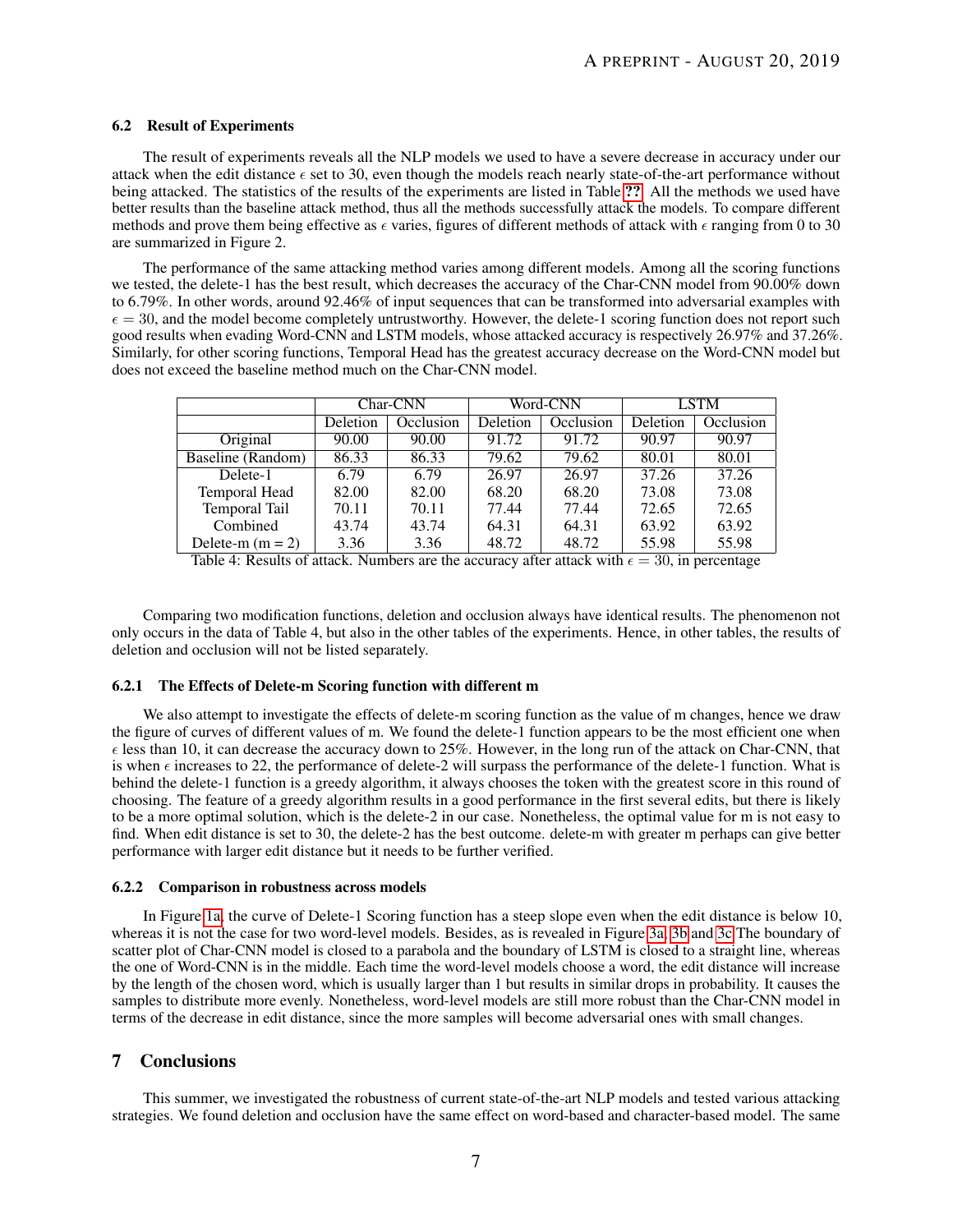attacking strategy may have different effects on different models. Under the same edit distance constraint, word-based models are generally more robust in terms of a decrease in accuracy.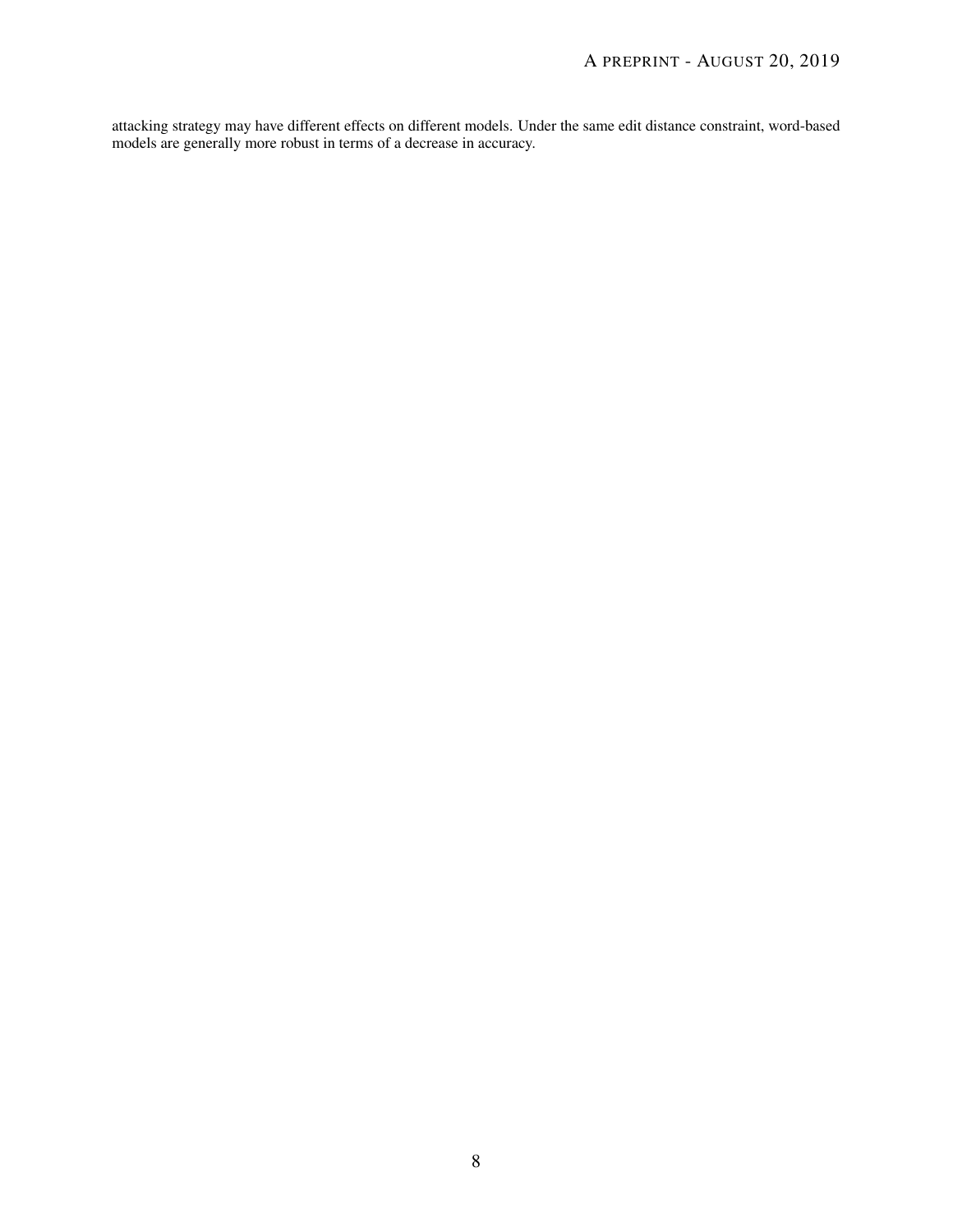# 8 Appendix

<span id="page-8-0"></span>

Figure 1: Comparison among Temporal Head, Temporal Tail, Combined and Delete-one Scoring function, with edit distance  $\epsilon$  ranging from 0 to 30



Figure 2: Attack result of Delete-m Scoring function with different m values and different  $\epsilon$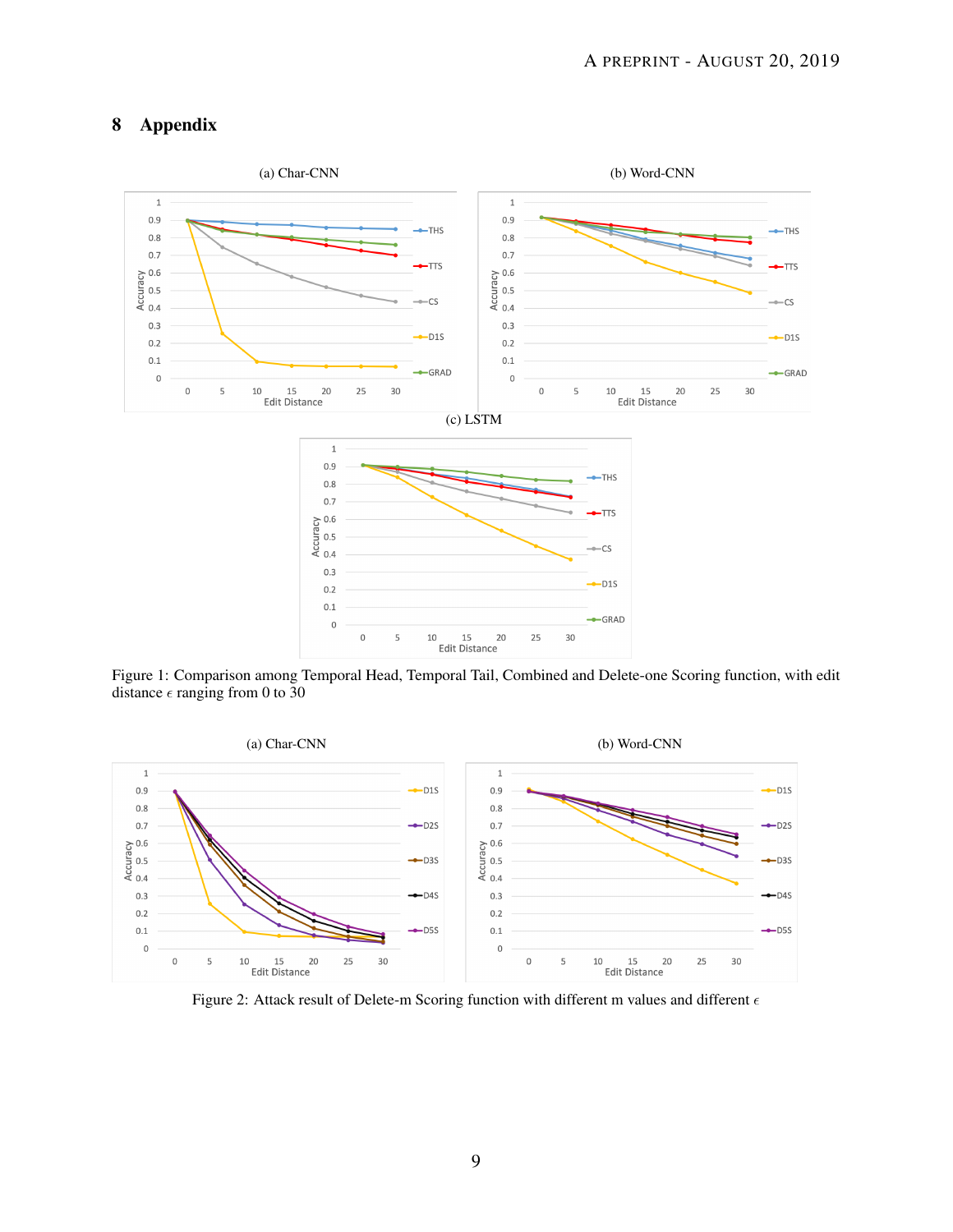

<span id="page-9-0"></span>

Figure 3: The scatter plots of successful attack samples with initial probability of prediction against edit distance needed to flip the prediction 10